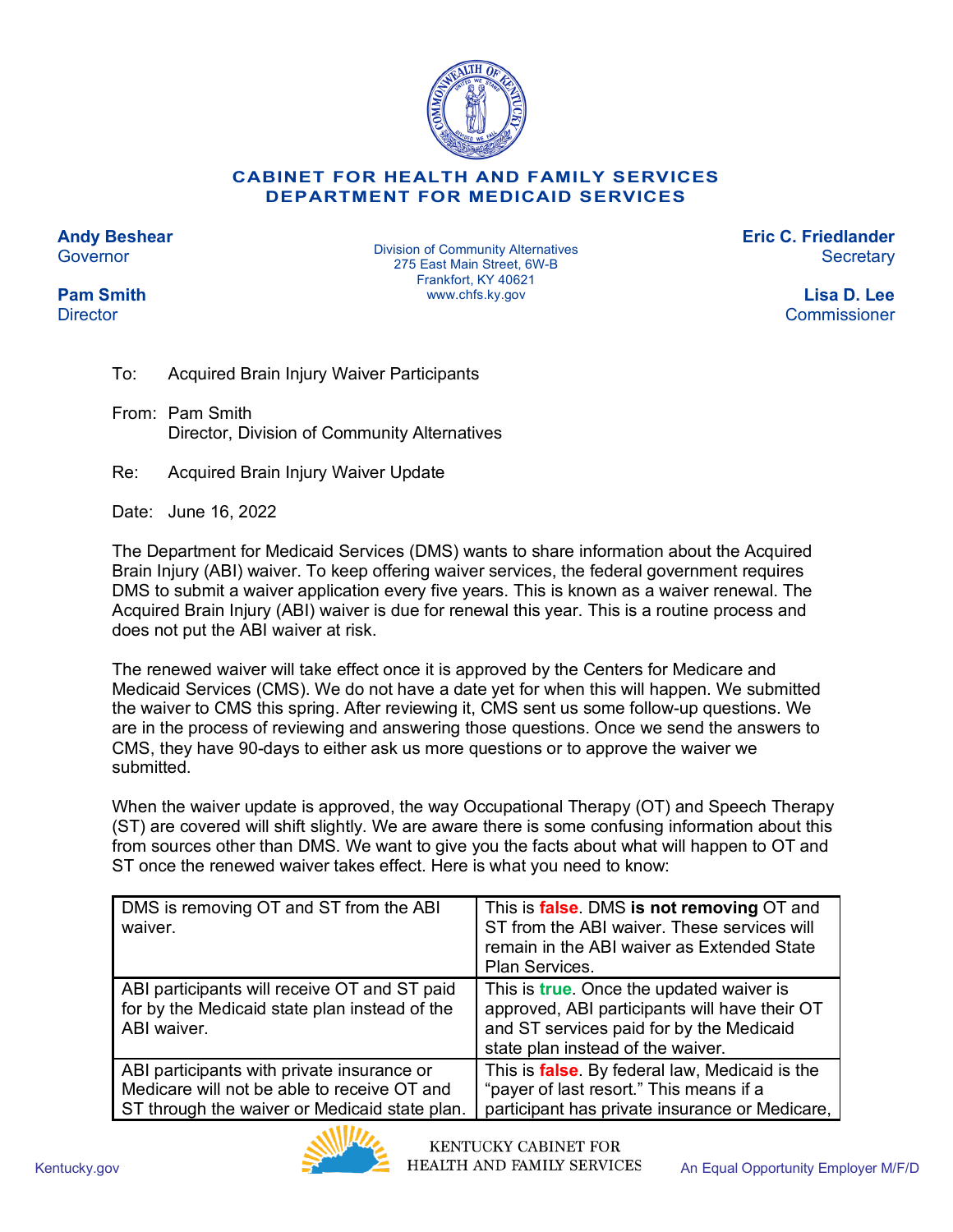|                                                                                                | those programs are required to cover the<br>service before Medicaid does. If private<br>insurance or Medicare coverage is exhausted<br>or denied, then the services may be covered<br>by Medicaid or the waiver.                                                                                                                                |
|------------------------------------------------------------------------------------------------|-------------------------------------------------------------------------------------------------------------------------------------------------------------------------------------------------------------------------------------------------------------------------------------------------------------------------------------------------|
| ABI participants will have to change OT and<br>ST providers.                                   | This is <i>false</i> . Many ABI providers are also<br>enrolled as Medicaid state plan providers and<br>DMS is helping additional ABI providers to<br>become Medicaid state plan providers. You<br>will also have more choices because you can<br>see any Medicaid state plan OT and ST<br>provider.                                             |
| ABI participants will not receive the same<br>amount or type of OT and ST as they do<br>today. | This is <i>false</i> . You should not experience a<br>change in your OT and ST services. OT and<br>ST under the Medicaid state plan are<br>rehabilitative and can be used for<br>maintenance or prevention of regression, can<br>be provided as often as needed, and can be<br>provided at home, in the community, or at an<br>OT or ST office. |
| ABI participants will receive more denials for<br>OT and ST requests.                          | This is <b>false</b> . Less than 1% of individuals who<br>currently request OT and ST through the<br>Medicaid state plan are denied these<br>services. If you are denied by the Medicaid<br>state plan, OT and ST can be requested<br>through the waiver.                                                                                       |

Here are a few other things to know about the shift from OT and ST covered by the waiver to OT and ST covered under the Medicaid state plan:

- This coverage shift primarily changes the way providers request and bill OT and ST.
- This coverage method is the same one used today for ABI participants who need PT.
- Several of Kentucky's other waivers have successfully changed to this type of coverage for OT, ST, and PT in the past few years.
- Having the Medicaid state plan cover OT and ST services frees up your person-centered service plan for other needed waiver services.

We have included more information in the one-page document attached to this letter. If you have questions or concerns after reviewing this letter and the additional information, we encourage you to contact DMS. We can be reached by phone at (844) 784-5614 or by email at [1915cWaiverHelpDesk@ky.gov.](mailto:1915cWaiverHelpDesk@ky.gov)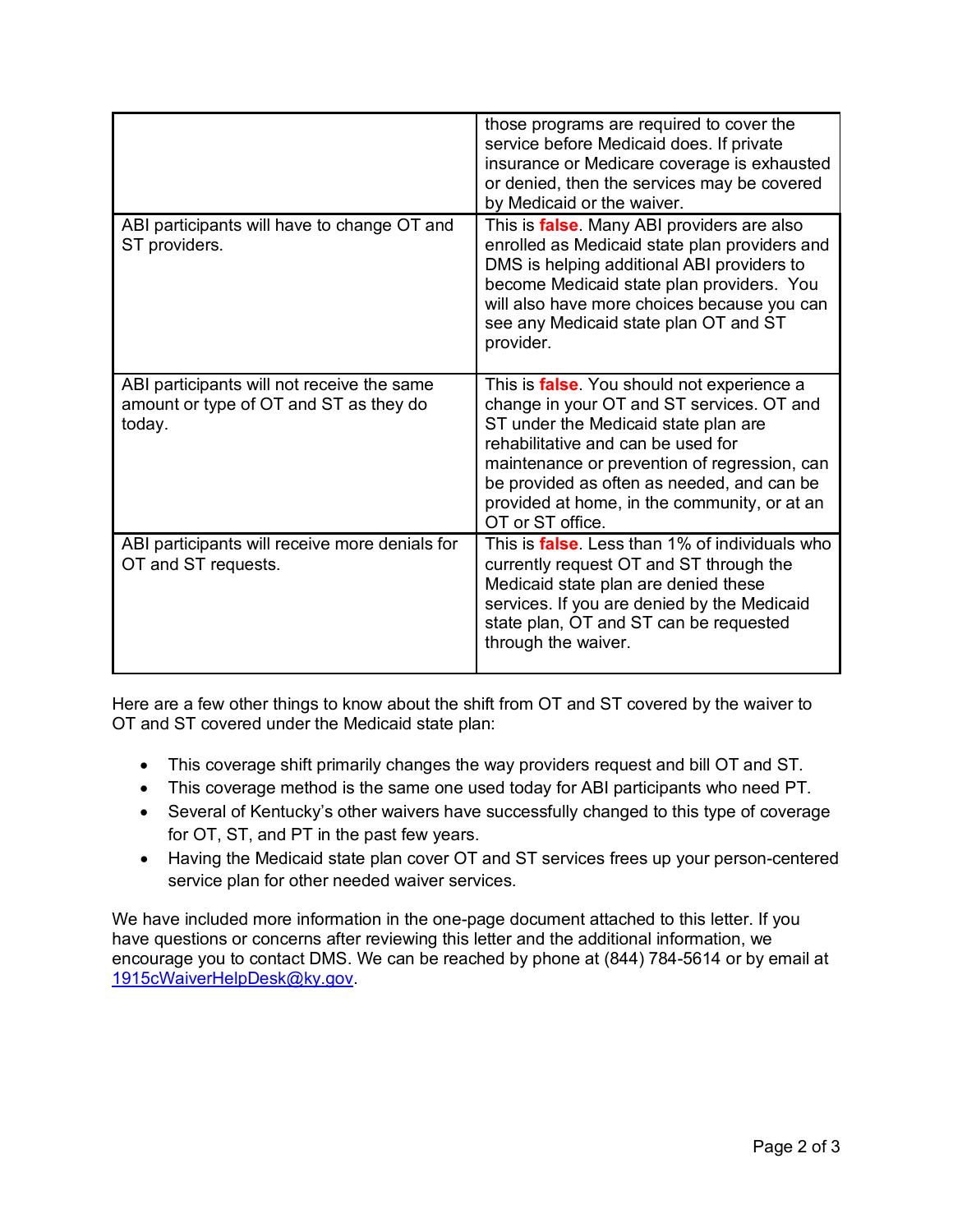DMS will notify you when CMS approves the ABI waiver renewal and let you know of any next steps you need to take. Updates will also be posted to the DMS Division of Community Alternatives website at [https://bit.ly/kyhcbswaiverinfo.](https://bit.ly/kyhcbswaiverinfo) We will be working closely with providers in the upcoming weeks to ensure a smooth transition and no gap in care for participants.

Sincerely,

Pamfmith

Pam Smith Director, Division of Community Alternatives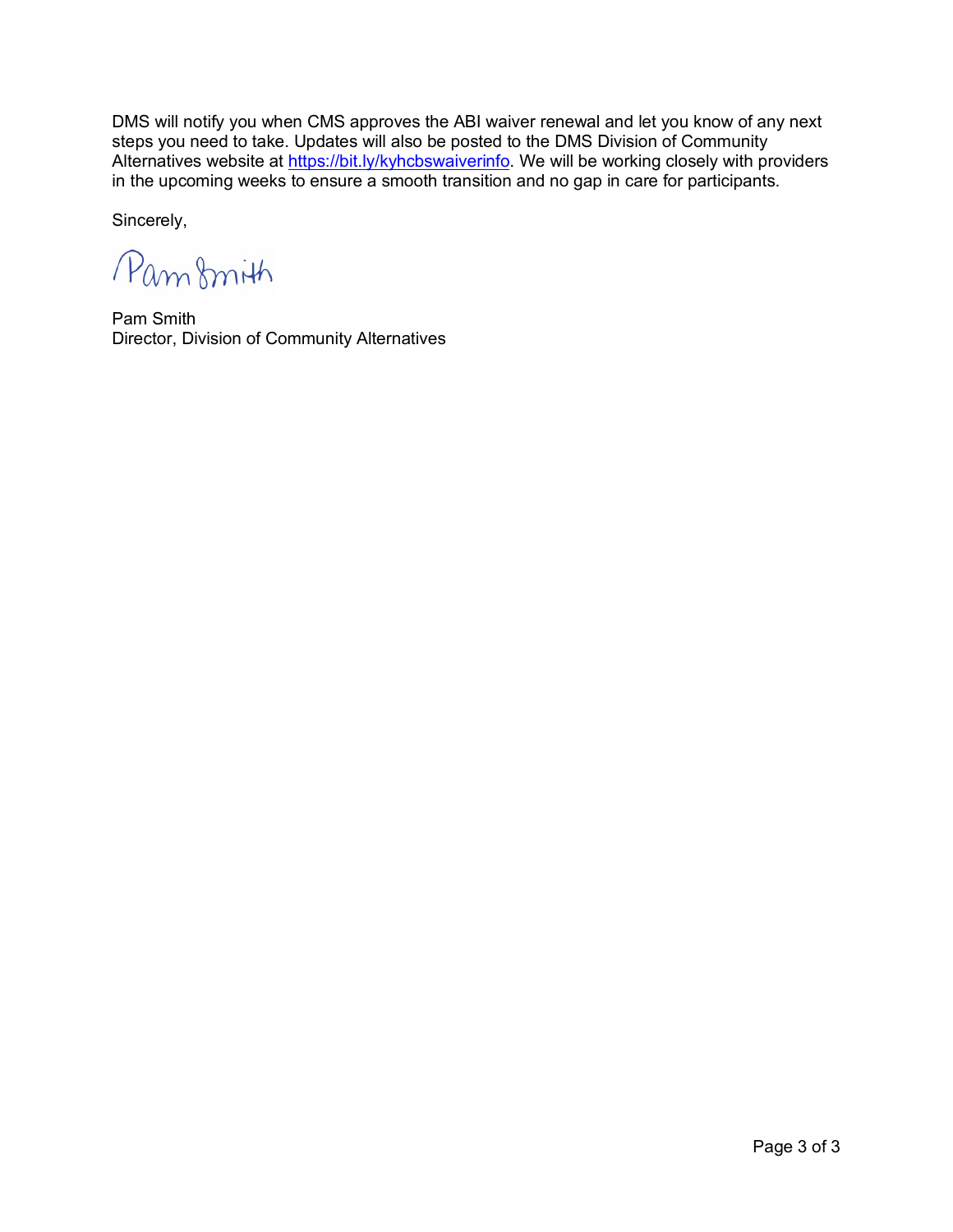# *Understanding 1915(c) Home and Community Based Services*  **What Does This Mean for Me? Acquired Brain Injury Waiver Renewal – June 2022**



### **Why is the Acquired Brain Injury (ABI) Acute waiver being renewed?**

The federal government must approve each of Kentucky's 1915(c) Home and Community Based Services (HCBS) programs, including the ABI Acute waiver. Kentucky must renew each waiver every five years. This is a routine process and does not put the waiver at risk. Below is a look at how the process works.



The Department for Medicaid Services (DMS) released the ABI Acute waiver application on December 6, 2021, and accepted comments until January 9, 2022. DMS reviewed the comments and issued a response in February 2022. The waiver has since been submitted to the federal government for review and approval.

### **I've heard Occupational Therapy (OT) and Speech Therapy are being removed from the ABI Acute waiver. What's happening?**

DMS **is not removing** OT and ST from the ABI Acute waiver. These services will remain in the waiver as Extended State Plan Services. This means if you need OT or ST, it will be paid for by the Medicaid state plan instead of the ABI Acute waiver. If the Medicaid state plan will not cover OT or ST for you, the ABI Acute waiver may cover it instead. Kentucky's other waiver programs cover OT and ST this way for the past five years. This is also the same way physical therapy (PT) is covered through the ABI Acute waiver today.

## **Why is OT and ST being covered this way?**

Waiver participants can receive both waiver services and services offered to all Medicaid members. The federal government does not allow a state to offer the same services in a waiver and in its Medicaid state plan. Covering OT and ST this way allows Kentucky to make these services available to waiver participants without breaking federal rules for Medicaid.

### **Will my OT and ST services or providers change?**

The following things about your OT and/or ST services should not change.

- The number of days per week or hours per day you receive OT or ST.
- The skills you are working on in OT or ST.
- The intensity of OT or ST that you receive.

Your services should be tailored to **YOU**. The number of days per week and hours per day that you receive OT and ST, the skills you work on, and the intensity of your services should be **person-centered** and based what you need and what you want to achieve.

You will have access to any OT or ST provider enrolled in the Medicaid state plan. These providers must meet the same qualifications to provide these services as ABI Acute providers.